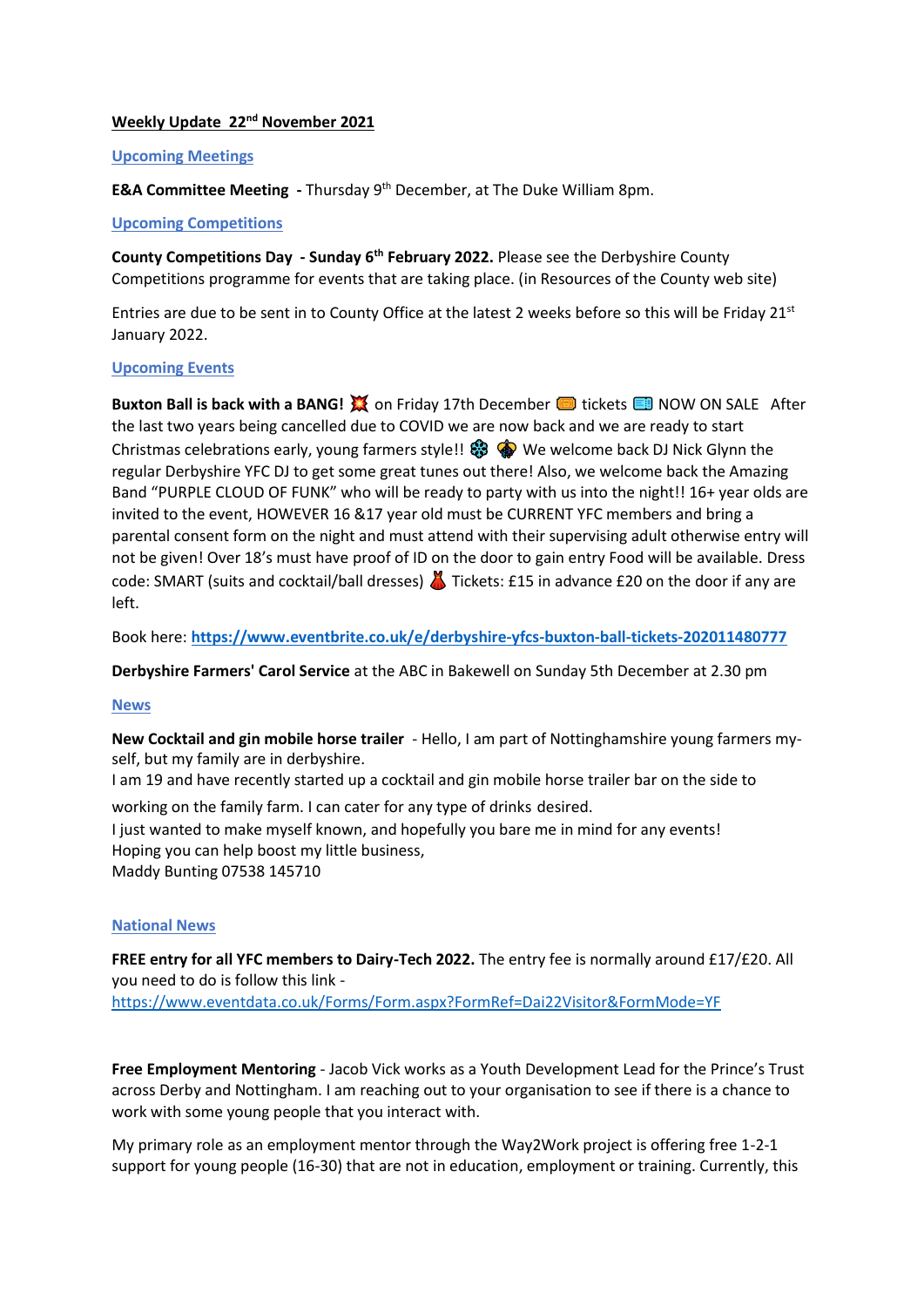support is delivered virtually through MS Teams meetings. I work with them to develop and personalise a plan to help them improve their soft skills, such as communication and teamwork, and employment prospects, such as producing CVs, completing application forms and interview preparation. Alongside the Way2Work programme, young people also have the opportunity to take part in different programmes focusing on certain careers, such as IT or retail. We are very lucky at the Prince's Trust to have partnered up with some big names, such as Google and M&S, which look amazing on a young person's CV!

The way we start working with young people is usually through referrals, so if there are any young people that your organisation interacts with that you think would benefit from employment mentoring, please don't hesitate to get in touch. The young people can be referred directly to me via email or if you would like to discuss my work more than I am more than happy to arrange a phone call or virtual meeting to answer any questions that you have.

I look forward to hearing from you and I hope we can work together to bring out the full potential of the young people! Kind Regards,

Jacob Vick | Youth Development Lead | The Prince's Trust | Foxhall Business Centre, Foxhall Road, Nottingham, NG7 6LH | Mobile: 07929 188301 [Jacob.Vick@princes](mailto:Jacob.Vick@princes-trust.org.uk)[trust.org.uk](mailto:Jacob.Vick@princes-trust.org.uk) 

## **Competition Results**

## **National Stock Judging Competition at EWF Sat & Sun 20th and 21st Nov RESULTS for Derbyshire**

| <b>Overall Team Results Senior &amp; Intermediate</b> |          |                 |
|-------------------------------------------------------|----------|-----------------|
| Derbyshire Team A                                     |          | 9               |
| Derbyshire Team B                                     |          | 22              |
|                                                       |          |                 |
| Beef & Lamb Live & Carcase Intermediate Team Results  |          |                 |
| Derbyshire Team A                                     |          | 14              |
| Derbyshire Team B                                     |          | 19              |
|                                                       |          |                 |
| <b>Beef &amp; Lamb Team Seniors</b>                   |          |                 |
| Derbyshire Team A                                     |          | 3               |
| Derbyshire Team B                                     |          | 24              |
|                                                       |          |                 |
| <b>Bob Williams Trophy</b>                            |          |                 |
| Derbyshire Team A                                     | James H  | 3 <sup>rd</sup> |
|                                                       | Rosie D  |                 |
|                                                       |          |                 |
| Beef Live & Carcase Inter & Senior Team               |          |                 |
| Derbyshire Team A                                     |          | 11              |
| Derbyshire Team B                                     |          | 21              |
|                                                       |          |                 |
| Intermediate Beef Live & Carcase Individual           |          |                 |
| Derbyshire Team A                                     | Eliza G  | 13              |
| Derbyshire Team B                                     | Thomas E | 21              |
|                                                       |          |                 |
| <b>Intermediate Beef Live Placing &amp; Reasoning</b> |          |                 |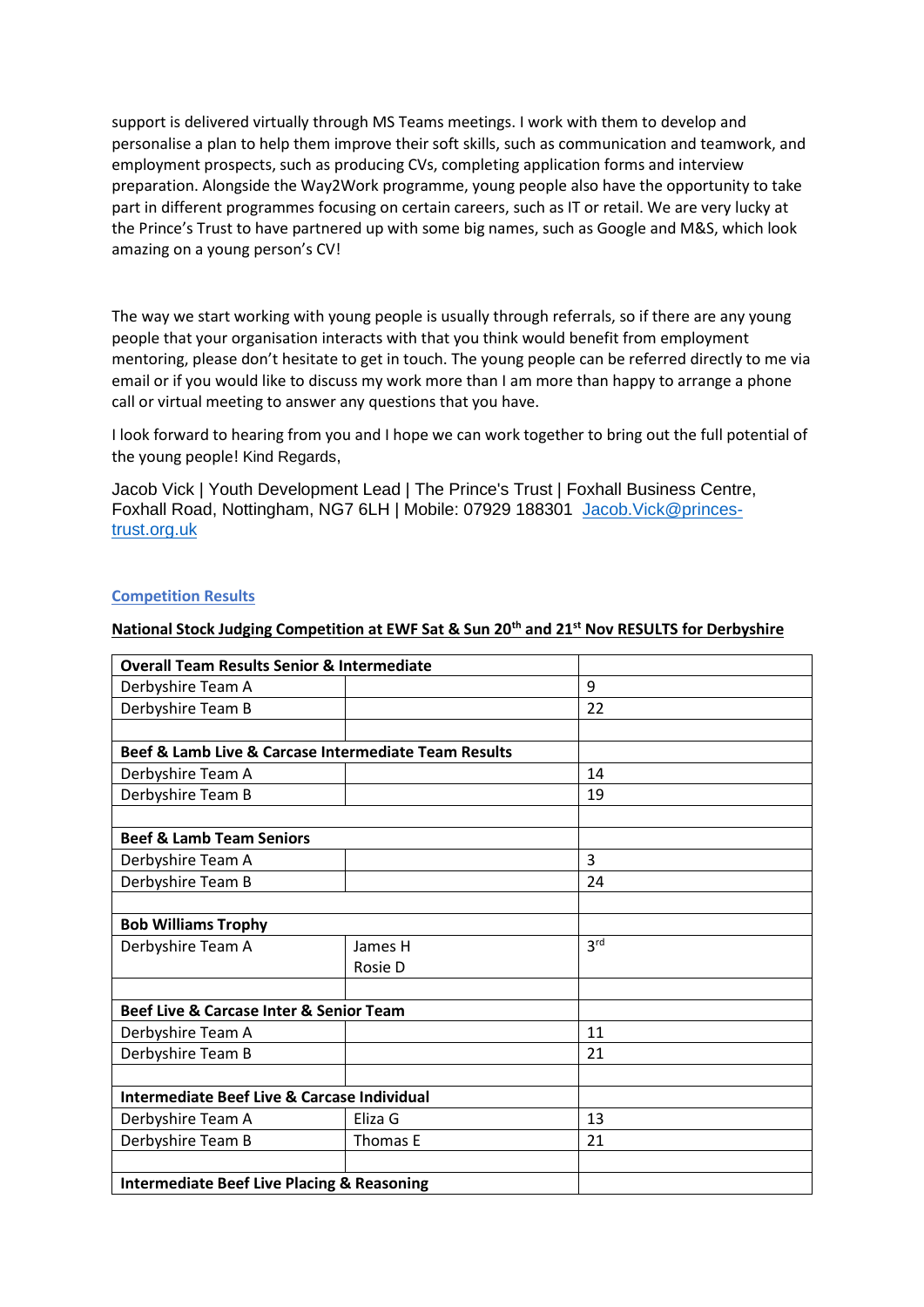| Derbyshire Team A                                        | Eliza G          | $11 =$          |  |
|----------------------------------------------------------|------------------|-----------------|--|
| Derbyshire Team B                                        | Thomas E         | 20              |  |
|                                                          |                  |                 |  |
| <b>Intermediate Beef Carcase Placing &amp; Reasoning</b> |                  |                 |  |
| Derbyshire Team A                                        | Eliza G          | 19              |  |
| Derbyshire Team B                                        | Thomas E         | $20=$           |  |
|                                                          |                  |                 |  |
| <b>Senior Beef Live &amp; Carcase Individual</b>         |                  |                 |  |
| Derbyshire Team A                                        | James H          | 3rd             |  |
| Derbyshire Team B                                        | Jon O            | 20              |  |
|                                                          |                  |                 |  |
| <b>Senior Beef Live Placing &amp; Reasoning</b>          |                  |                 |  |
| Derbyshire Team A                                        | James H          | 4               |  |
| Derbyshire Team B                                        | Jon O            | $11 =$          |  |
|                                                          |                  |                 |  |
| <b>Senior Beef Carcase Placing &amp; Reasoning</b>       |                  |                 |  |
| Derbyshire Team A                                        | James H          | $7=$            |  |
| Derbyshire Team B                                        | Jon O            | 23              |  |
|                                                          |                  |                 |  |
| Live Lamb & Carcase Team                                 |                  |                 |  |
| Derbyshire Team A                                        |                  | $\overline{7}$  |  |
| Derbyshire Team B                                        |                  | 21              |  |
|                                                          |                  |                 |  |
| Live Lamb & Carcase Individual                           |                  |                 |  |
| Derbyshire Team A                                        | <b>Kelsie N</b>  | 10              |  |
| Derbyshire Team B                                        | <b>Tierney N</b> | 8               |  |
|                                                          |                  |                 |  |
| <b>Intermediate Live Scores Placing &amp; Reasoning</b>  |                  |                 |  |
| Derbyshire Team A                                        | Kelsie N         | 2 <sup>nd</sup> |  |
| Derbyshire Team B                                        | <b>Tierney N</b> | 1st             |  |
|                                                          |                  |                 |  |
| <b>Intermediate Carcase Placing</b>                      |                  |                 |  |
| Derbyshire Team A                                        | Kelsie N         | 19              |  |
| Derbyshire Team B                                        | <b>Tierney N</b> | $17 =$          |  |
|                                                          |                  |                 |  |
| Senior Lamb Live & carcase Individual                    |                  |                 |  |
| Derbyshire Team A                                        | Rosie D          | $\overline{7}$  |  |
|                                                          |                  |                 |  |
| Senior Lamb Live Individual Placing & Reasoning          |                  |                 |  |
|                                                          | Rosie D          | $8=$            |  |
| <b>Senior Lamb Carcase Placing &amp; Reasoning</b>       |                  |                 |  |
|                                                          | Rosie D          | $12 =$          |  |

**Link to National FYFC for more result[s https://www.facebook.com/nfyfc](https://www.facebook.com/nfyfc) more results will be on National Twitter feed shortly.**